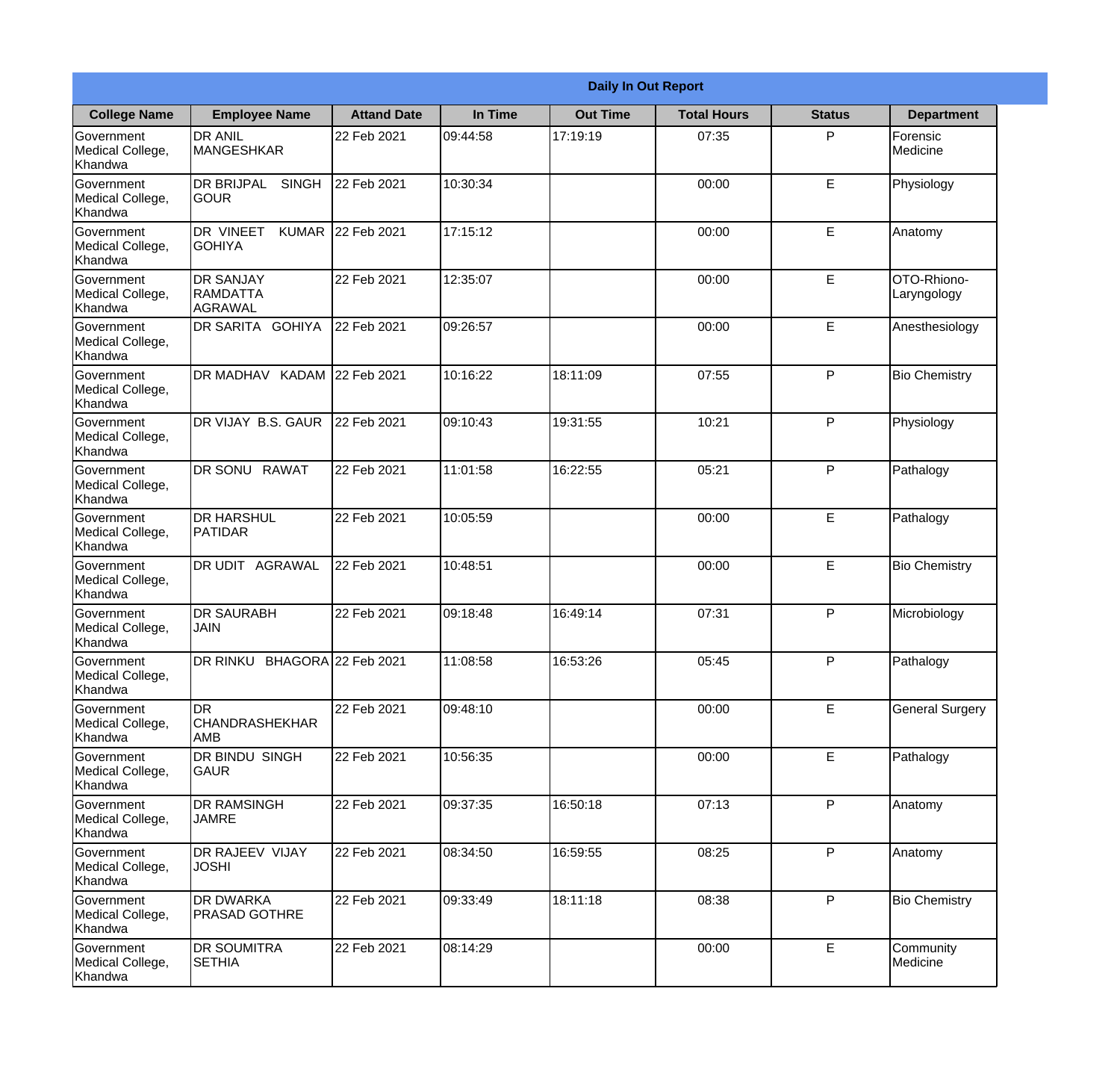| <b>Designation</b>                        | <b>Category</b> |
|-------------------------------------------|-----------------|
| <b>Assistant Professor IPara Clinical</b> |                 |
| Demonstrator/Tutor   Non Clinical         |                 |
| Professor                                 | Non Clinical    |
| Professor                                 | Clinical        |
| Professor                                 | Clinical        |
| Assistant Professor   Non Clinical        |                 |
| Associate Professor Non Clinical          |                 |
| Demonstrator/Tutor   Para Clinical        |                 |
| Assistant Professor   Para Clinical       |                 |
| Associate Professor Non Clinical          |                 |
| Associate Professor   Para Clinical       |                 |
| Assistant Professor   Para Clinical       |                 |
| Assistant Professor Clinical              |                 |
| Associate Professor   Para Clinical       |                 |
| Demonstrator/Tutor   Non Clinical         |                 |
| <b>Assistant Professor   Non Clinical</b> |                 |
| Demonstrator/Tutor   Non Clinical         |                 |
| Assistant Professor   Para Clinical       |                 |

## **Daily In Out Report**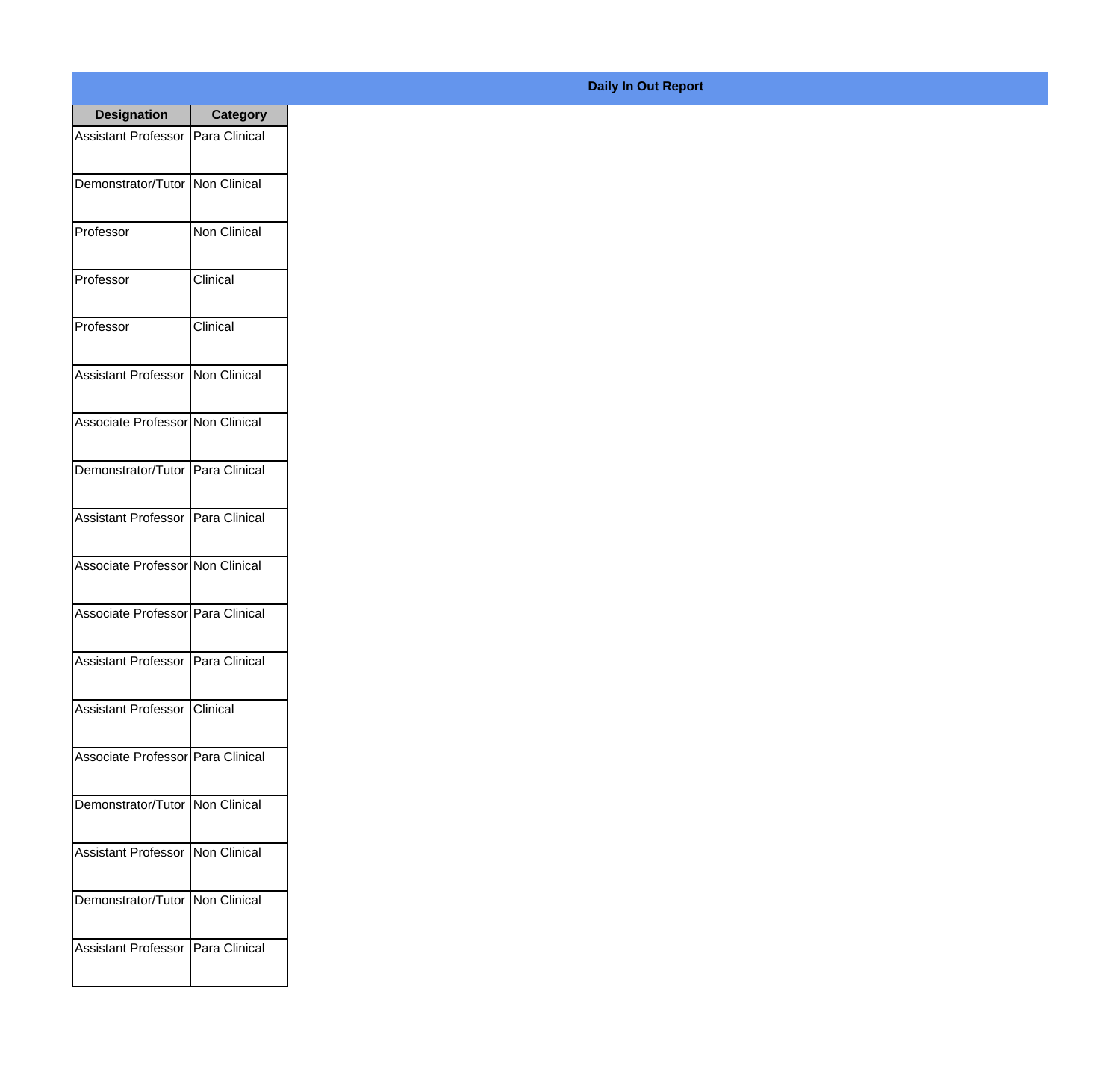|                                           |                                                       |             |          |          | <b>Daily In Out Report</b> |              |                                           |
|-------------------------------------------|-------------------------------------------------------|-------------|----------|----------|----------------------------|--------------|-------------------------------------------|
| Government<br>Medical College,<br>Khandwa | <b>DR SOURYAKANT</b><br>VARANDANI                     | 22 Feb 2021 | 10:24:56 | 16:22:23 | 05:58                      | P            | Community<br>Medicine                     |
| Government<br>Medical College,<br>Khandwa | <b>DR RASHMI YADAV</b>                                | 22 Feb 2021 | 09:53:38 | 18:08:03 | 08:15                      | P            | Community<br>Medicine                     |
| Government<br>Medical College,<br>Khandwa | DR LEENA PARIHAR 22 Feb 2021                          |             | 08:21:57 |          | 00:00                      | E            | Community<br>Medicine                     |
| Government<br>Medical College,<br>Khandwa | <b>MR PIYUSH KUMAR</b><br>MISHRA                      | 22 Feb 2021 | 10:59:17 | 10:59:29 | 00:00                      | AB           | Community<br>Medicine                     |
| Government<br>Medical College,<br>Khandwa | <b>MR PIYUSH KUMAR</b><br><b>MISHRA</b>               | 22 Feb 2021 | 18:40:05 |          | 00:00                      | AB           | Community<br>Medicine                     |
| Government<br>Medical College,<br>Khandwa | DR SACHIN PARMAR 22 Feb 2021                          |             | 08:16:51 |          | 00:00                      | E            | Community<br>Medicine                     |
| Government<br>Medical College,<br>Khandwa | DR PRAMILA VERMA 22 Feb 2021                          |             | 13:34:33 |          | 00:00                      | E            | Paediatrics                               |
| Government<br>Medical College,<br>Khandwa | <b>DR DURGESH</b><br><b>SONARE</b>                    | 22 Feb 2021 | 10:20:01 |          | 00:00                      | E            | Dermatology, Ven<br>ereology &<br>Leprosy |
| Government<br>Medical College,<br>Khandwa | DR MANOJ BALKE                                        | 22 Feb 2021 | 09:19:00 | 17:06:48 | 07:47                      | $\mathsf{P}$ | Ophthalmology                             |
| Government<br>Medical College,<br>Khandwa | <b>DR GARIMA</b><br>AGRAWAL<br><b>VARSHNEY</b>        | 22 Feb 2021 | 10:27:52 |          | 00:00                      | E            | Paediatrics                               |
| Government<br>Medical College,<br>Khandwa | <b>DR SIDDHARTH</b><br><b>BANODE</b>                  | 22 Feb 2021 | 09:10:30 | 15:50:07 | 06:40                      | P            | Pharmacology                              |
| Government<br>Medical College,<br>Khandwa | <b>DR PRIYA KAPOOR</b><br>KAPOOR                      | 22 Feb 2021 | 10:02:47 | 16:42:39 | 06:40                      | P            | Pathalogy                                 |
| Government<br>Medical College,<br>Khandwa | DR RAJENDRA<br><b>SINGH MANDLOI</b>                   | 22 Feb 2021 | 10:40:22 | 17:09:45 | 06:29                      | $\mathsf{P}$ | <b>Bio Chemistry</b>                      |
| Government<br>Medical College,<br>Khandwa | <b>DR SEEMA</b><br><b>SUDHAKARRAO</b><br><b>SUTAY</b> | 22 Feb 2021 | 11:23:04 |          | 00:00                      | E            | Forensic<br>Medicine                      |
| Government<br>Medical College,<br>Khandwa | DR RAKESH SINGH<br><b>HAZARI</b>                      | 22 Feb 2021 | 18:21:06 |          | 00:00                      | E            | Pathalogy                                 |
| Government<br>Medical College,<br>Khandwa | <b>DR NISHA</b><br>KAITHWAS                           | 22 Feb 2021 | 10:27:36 | 13:31:07 | 03:04                      | P            | Psychiatry                                |
| Government<br>Medical College,<br>Khandwa | <b>DR RAJU</b>                                        | 22 Feb 2021 | 09:21:46 | 17:25:45 | 08:04                      | $\mathsf{P}$ | Forensic<br>Medicine                      |
| Government<br>Medical College,<br>Khandwa | <b>DR MAHENDRA</b><br>PANWAR                          | 22 Feb 2021 | 09:30:21 |          | 00:00                      | $\mathsf E$  | Orthopaedics                              |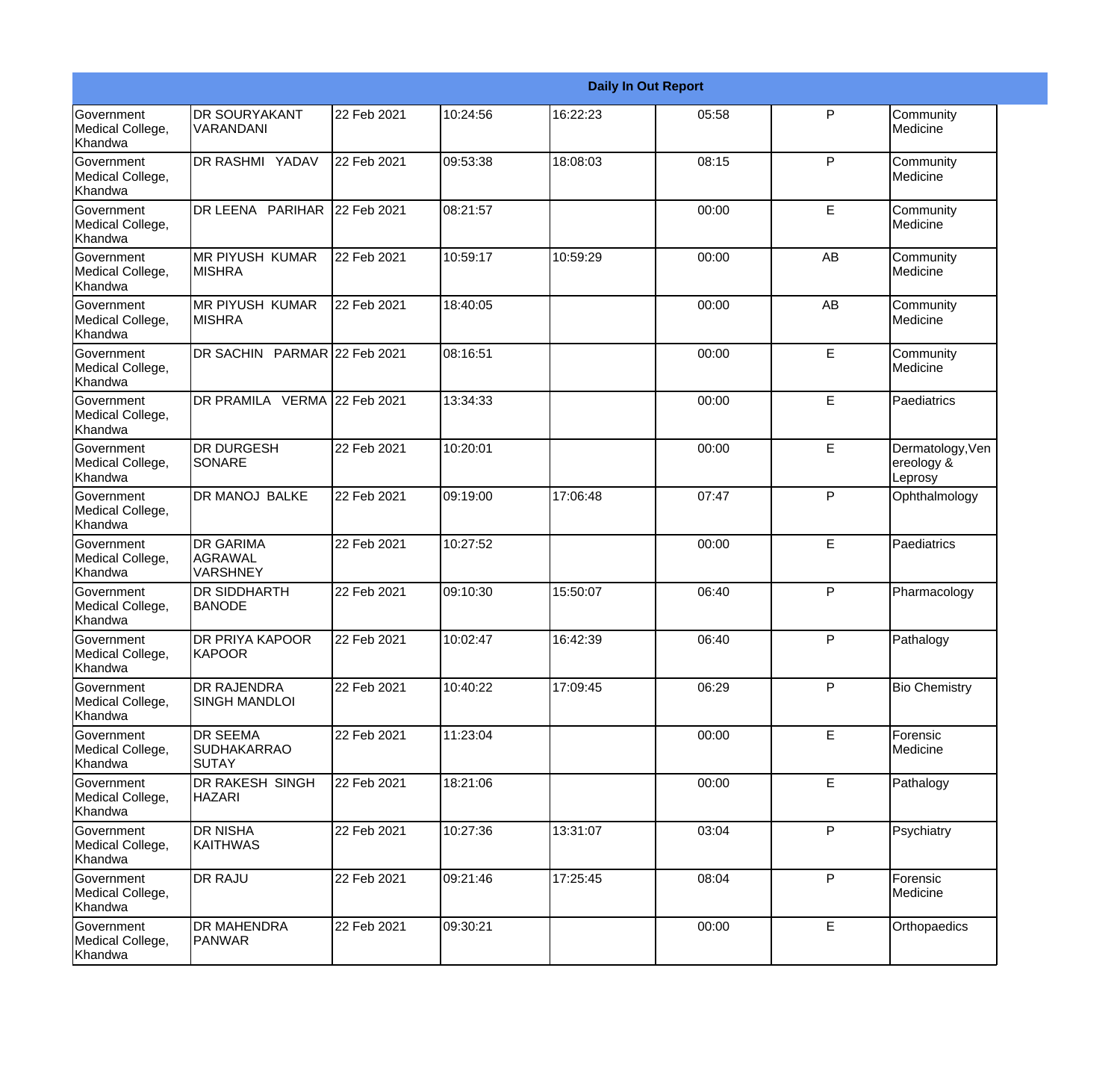| Demonstrator/Tutor Para Clinical  |               |
|-----------------------------------|---------------|
|                                   |               |
| Assistant Professor Para Clinical |               |
| Assistant Professor Para Clinical |               |
|                                   |               |
| Statistician                      | Para Clinical |
| Statistician                      | Para Clinical |
|                                   |               |
| Assistant Professor               | Para Clinical |
| Professor                         | Clinical      |
|                                   |               |
| Assistant Professor Clinical      |               |
|                                   |               |
| Assistant Professor Clinical      |               |
| Associate Professor Clinical      |               |
|                                   |               |
| Associate Professor Para Clinical |               |
| Demonstrator/Tutor Para Clinical  |               |
|                                   |               |
| Demonstrator/Tutor Non Clinical   |               |
| Professor                         | Para Clinical |
|                                   |               |
| Professor                         | Para Clinical |
| Assistant Professor               | Clinical      |
|                                   |               |
| Demonstrator/Tutor Para Clinical  |               |
|                                   |               |
| Assistant Professor               | Clinical      |
|                                   |               |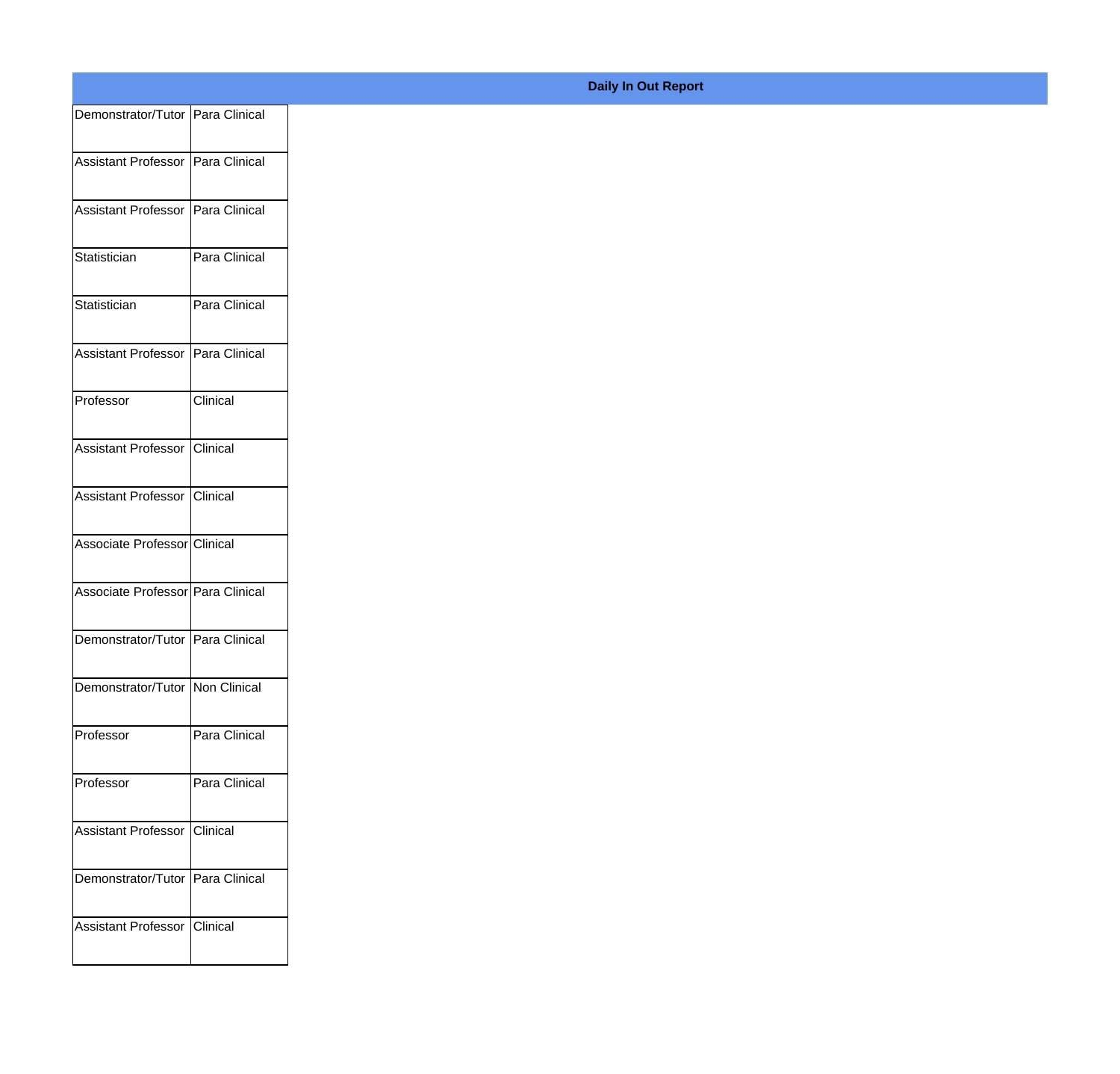|                                                  |                                                       |             |          |          | <b>Daily In Out Report</b> |   |                             |
|--------------------------------------------------|-------------------------------------------------------|-------------|----------|----------|----------------------------|---|-----------------------------|
| <b>Government</b><br>Medical College,<br>Khandwa | <b>I</b> DR SITARAM<br><b>SOLANKI</b>                 | 22 Feb 2021 | 10:40:32 | 17:46:35 | 07:06                      | P | Forensic<br>Medicine        |
| Government<br>Medical College,<br>Khandwa        | <b>DR RANJEET</b><br><b>BADOLE</b>                    | 22 Feb 2021 | 10:13:25 |          | 00:00                      | E | <b>General Medicine</b>     |
| <b>Government</b><br>Medical College,<br>Khandwa | <b>DR ASHOK</b><br><b>BHAUSAHEB NAJAN</b>             | 22 Feb 2021 | 10:57:12 | 17:18:51 | 06:21                      | P | Forensic<br>Medicine        |
| Government<br>Medical College,<br>Khandwa        | <b>DR NITESHKUMAR</b><br>KISHORILAL<br><b>RATHORE</b> | 22 Feb 2021 | 10:51:26 | 16:09:20 | 05:18                      | P | Pharmacology                |
| Government<br>Medical College,<br>Khandwa        | <b>DR SANGEETA</b><br><b>CHINCHOLE</b>                | 22 Feb 2021 | 09:48:40 | 16:01:24 | 06:13                      | P | Physiology                  |
| Government<br>Medical College,<br>Khandwa        | DR SUNIL BAJOLIYA                                     | 22 Feb 2021 | 09:56:14 |          | 00:00                      | E | OTO-Rhiono-<br>Laryngology  |
| <b>Government</b><br>Medical College,<br>Khandwa | <b>DR NISHA MANDLOI</b><br><b>PANWAR</b>              | 22 Feb 2021 | 09:39:31 | 17:05:07 | 07:26                      | P | Obstetrics &<br>Gynaecology |
| Government<br>Medical College,<br>Khandwa        | <b>DR NANDINI DIXIT</b>                               | 22 Feb 2021 | 13:17:27 |          | 00:00                      | E | Paediatrics                 |
| Government<br>Medical College,<br>Khandwa        | <b>DR SATISH</b><br><b>CHANDEL</b>                    | 22 Feb 2021 | 10:27:53 |          | 00:00                      | E | Pharmacology                |
| Government<br>Medical College,<br>Khandwa        | <b>DR JITENDRA</b><br><b>AHIRWAR</b>                  | 22 Feb 2021 | 10:16:32 |          | 00:00                      | E | Pathalogy                   |
| <b>Government</b><br>Medical College,<br>Khandwa | <b>DR MUKTESHWARI</b><br><b>GUPTA</b>                 | 22 Feb 2021 | 11:23:24 | 17:24:45 | 06:01                      | P | Pharmacology                |
| Government<br>Medical College,<br>Khandwa        | <b>DR PURTI AGARWAL</b><br>SAINI                      | 22 Feb 2021 | 10:38:19 | 16:13:25 | 05:35                      | P | Pathalogy                   |
| Government<br>Medical College,<br>Khandwa        | DR YASHPAL RAY                                        | 22 Feb 2021 | 11:59:11 |          | 00:00                      | E | Anatomy                     |
| Government<br>Medical College,<br>Khandwa        | MOHIT GARG                                            | 22 Feb 2021 | 09:52:53 | 15:08:06 | 05:16                      | P | <b>General Medicine</b>     |